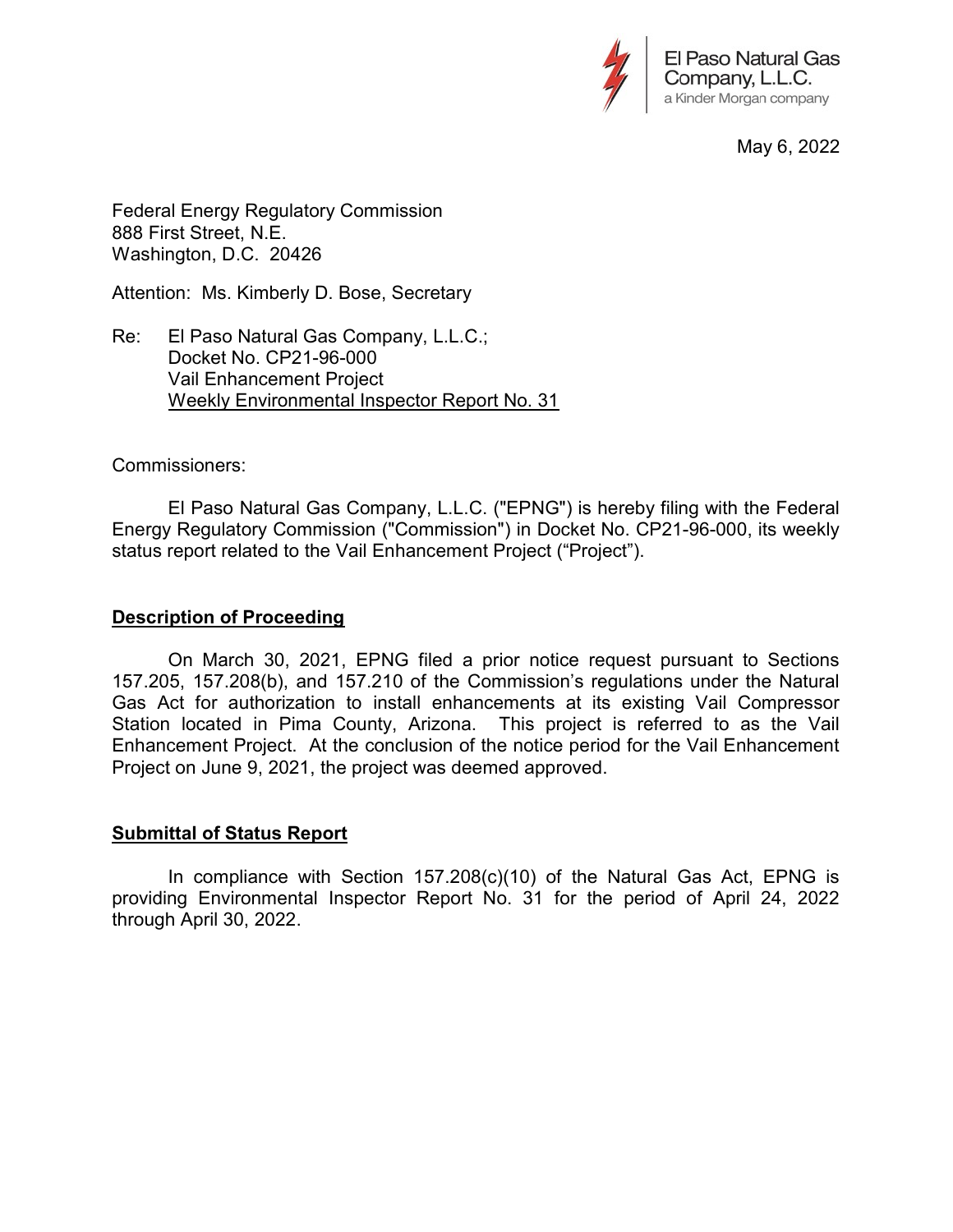## Filing Information

 EPNG is e-Filing this letter and report with the Commission's Secretary in accordance with the Commission's Order No. 703, Filing Via the Internet, guidelines issued on November 15, 2007 in Docket No. RM07-16-000.

Respectfully submitted,

EL PASO NATURAL GAS COMPANY, L.L.C.

By\_\_\_\_\_\_\_\_\_\_\_/s/\_\_\_\_\_\_\_\_\_\_\_\_\_\_

Francisco Tarin Director, Regulatory

**Enclosures**